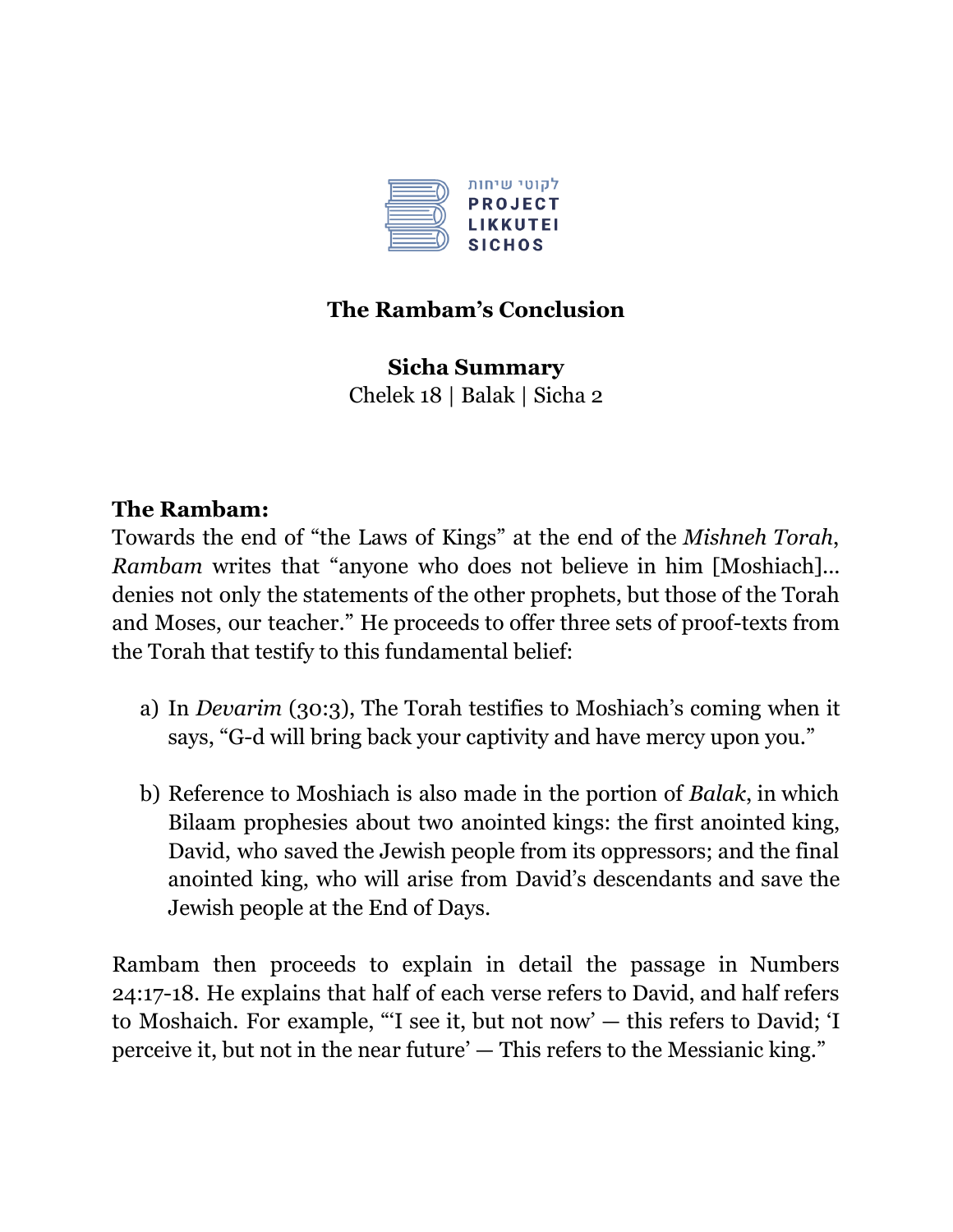c) In the following *halacha*, Rambam writes: "Similarly, with regard to the cities of refuge, Deuteronomy 19:8-9 states: 'When G-d will expand your borders... you must add three more cities.' This command was never fulfilled. Surely, G-d did not give this command in vain."

# **The Questions:**

- 1) Why does Rambam, in a book of law, need to produce a lengthy scriptural analysis to show that the Torah spoke of two Moshiachs, David and the future redeemer? Wouldn't it have been sufficient for Rambam to quote the segment of the verse that speaks of Moshiach? Why is King David relevant here at all?
- 2) Why does Rambam place the proof from the cities of refuge in a separate *halacha*?

Several more questions on Rambam's language are advanced. Due to space constraints, we will summarize only the central question and explanation.

## **The Explanation:**

Rambam placed the Laws of Kings at the end of his fourteen-volume corpus of Jewish law, even though chronologically the first thing the Jewish people are commanded to do upon entering the land of Israel is to appoint a king (*Hilchot Melachim* 1:1), to stress the fact that the culmination and completion of the Jewish faith is only possible with a king at the helm. Only with a king can the Jews wage mandatory wars, can the Temple be built, and can the Jews fulfill all laws relating to the land.

For the same reason, the laws of Moshiach are placed at the very end of the Laws of Kings — only with the coming of Moshiach will the Jews be able to fulfill the entire Torah.

Practically, the first king to do this was King David. Moshiach completes the process begun by King David.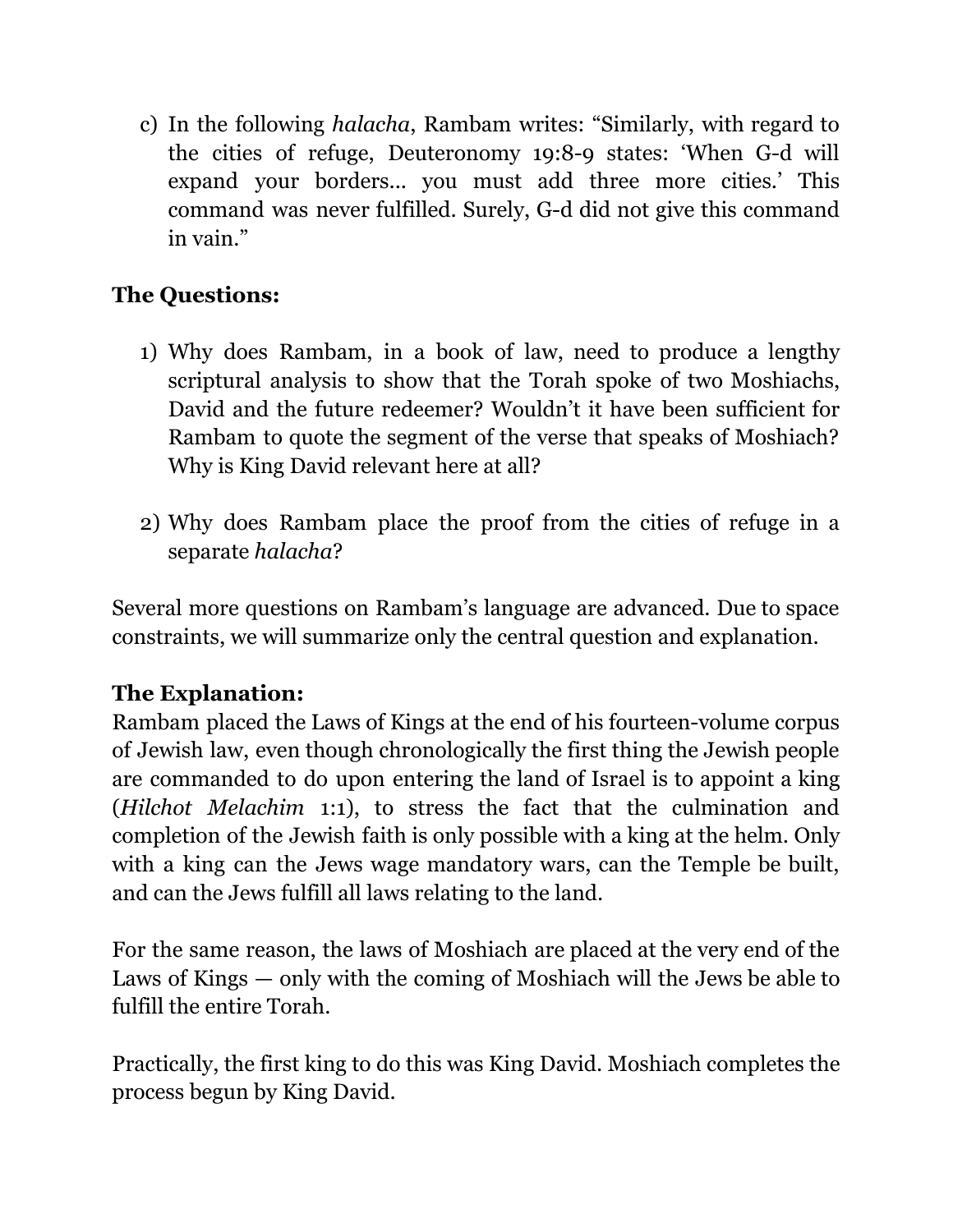The *halachic* definition of Moshiach, then, is a person who brings the observance of Torah to completion. This is why it was necessary for Rambam to document the Torah's testimony about David and the final Moshiach; he brings this comparison as evidence that the role of Moshiach is to return the world to the perfection of David's reign.

Moshiach, however, will not only return the world to David's perfection; he will improve upon it as well, bringing to fruition *mitzvot* that were impossible to fulfill until his coming, such as the addition of three cities of refuge. Because this is an added layer of Moshiach's perfection, it is placed in a separate *halacha*.

## **The Details:**

In *halacha* 4, Rambam details four tasks Moshiach has to achieve:

a) "If a king will arise from the House of David who diligently contemplates the Torah and observes its mitzvot…

b) he will compel all of Israel to walk in the way of the Torah…

c) he will fight the wars of G-d…

d) he will then improve the entire world, motivating all the nations to serve G-d together…."

In his lengthy scriptural reading about David and Moshiach, Rambam identifies a prophecy about each of these accomplishments.

- a) Moshiach's existence itself  $-$  "'I perceive it, but not in the near future' — This refers to the Messianic king."
- b) His influence on the Jewish people "'and a staff shall arise in Israel' — This refers to the Messianic king."